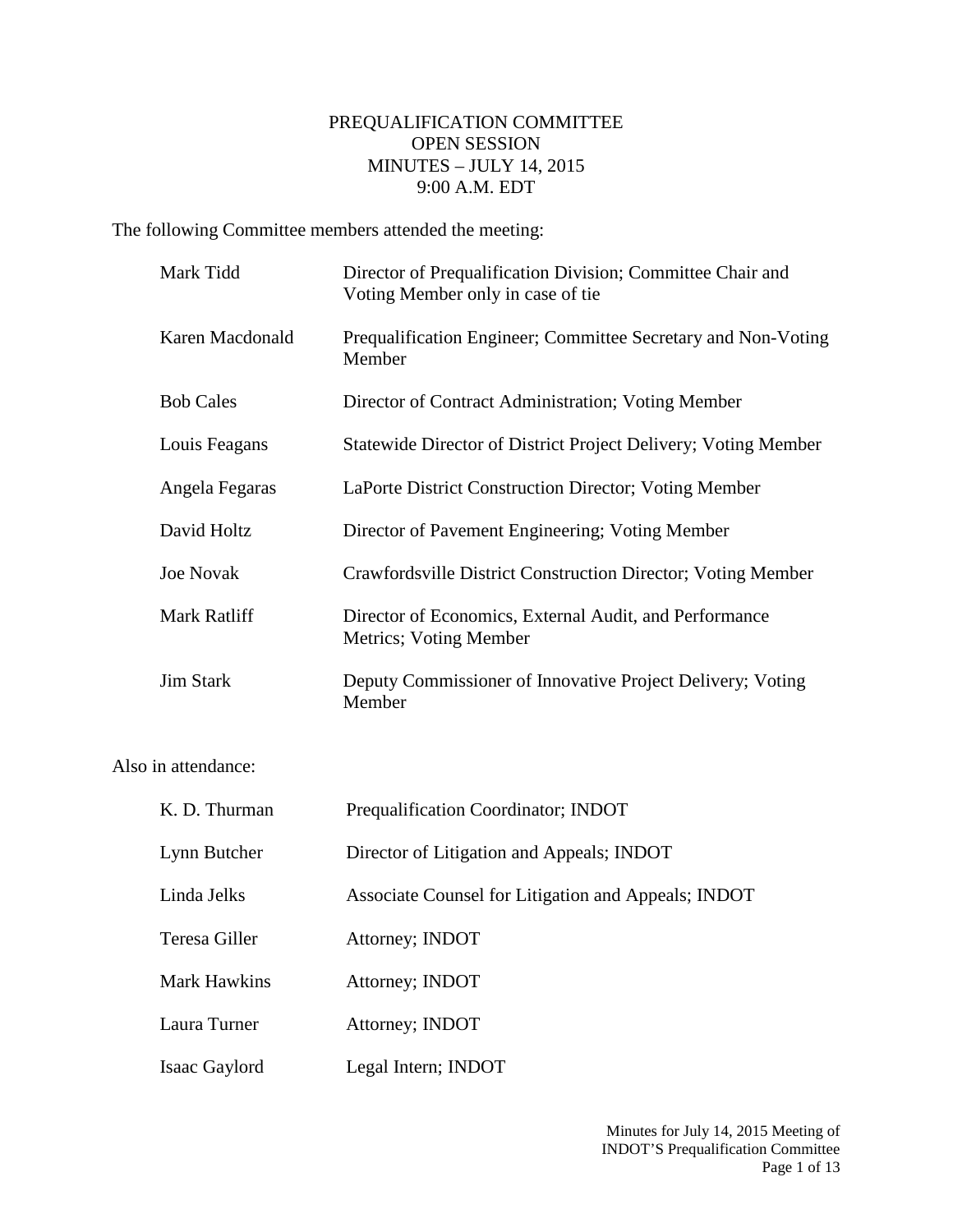| Libby Crawford         | Director of Economic Opportunity; INDOT                  |
|------------------------|----------------------------------------------------------|
| David Alyea            | <b>Contract Compliance Manager; INDOT</b>                |
| Derrick Casson         | <b>DBE Certification Manager; INDOT</b>                  |
| Joe Jones              | Seymour District Construction Director; INDOT            |
| Ike Deburger           | Seymour District Area Engineer; INDOT                    |
| <b>Kirk Stafford</b>   | Seymour District Area Engineer; INDOT                    |
| Ted Niemann            | Seymour District Project Engineer; INDOT                 |
| <b>Lance Erhart</b>    | Seymour District Project Engineer; INDOT                 |
| <b>Terrah Hartson</b>  | Seymour District Project Supervisor; INDOT               |
| Roland Fegan           | Greenfield District Construction Director; INDOT         |
| James Colonis          | Greenfield District Area Engineer; INDOT                 |
| Keith Myers            | Greenfield District Project Engineer; INDOT              |
| Kyle VanMeter          | Greenfield District Project Supervisor; INDOT            |
| <b>Andrew Pangallo</b> | Central Office Construction Field Engineer; INDOT        |
| Diana Brenner          | B & B Contracting and Supply, LLC                        |
| Jacob Brenner          | B & B Contracting and Supply, LLC                        |
| David Vornehm          | Attorney; Drewry Simmons Vornehm, LLP representing B & B |
| Eryn Fletcher          | Federal Highways Administration (FHWA)                   |
| Dan Osborn             | Indiana Construction Association (ICA)                   |

\*\*\*\*

The Committee reviewed the following agenda items:

1. Adoption of March 5, 2015 meeting minutes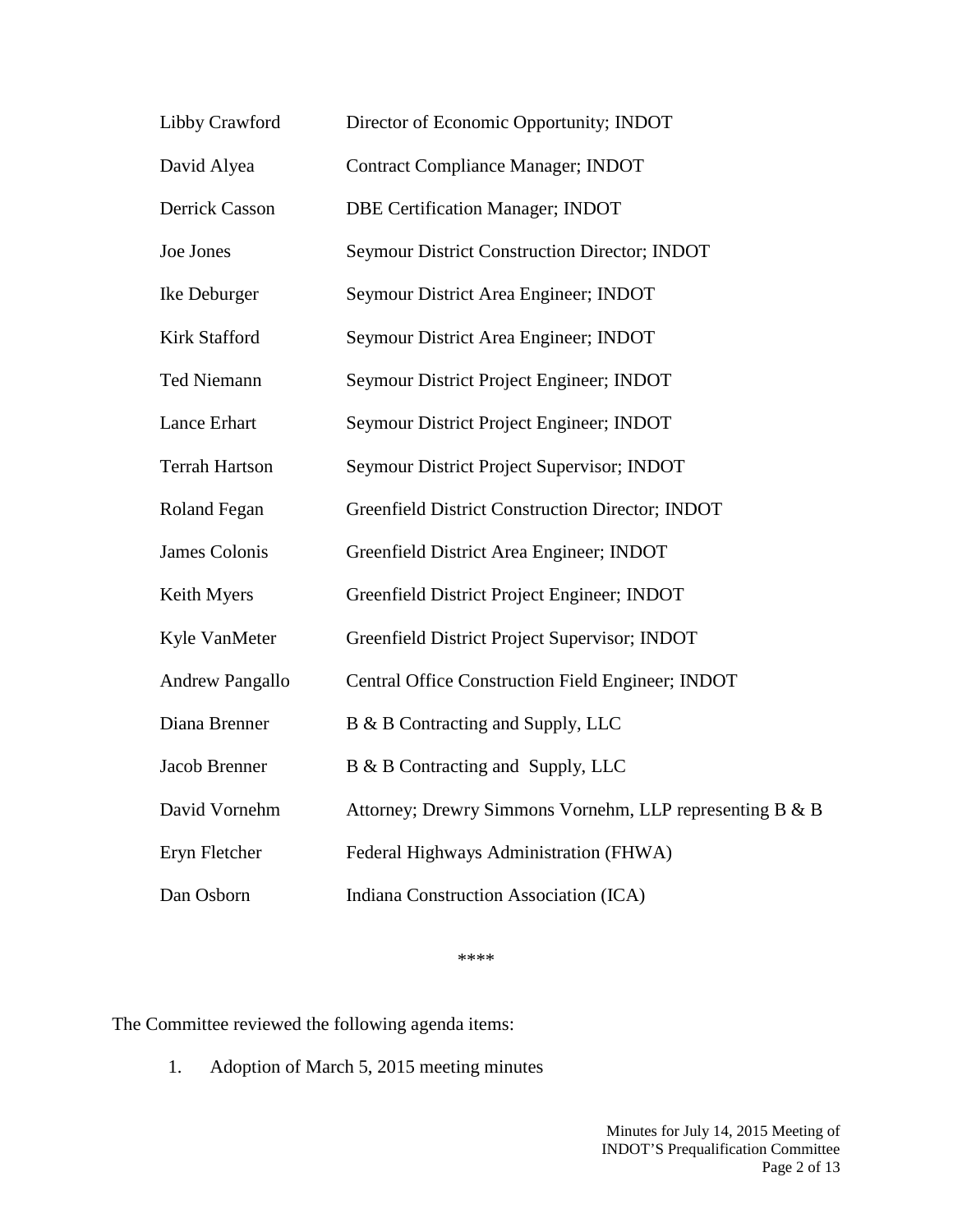- 2. Explanation of use of contractor evaluations (CR-2s) by Committee without waiving exception to disclosure under Access to Public Records Act (APRA)
- 3. Force Construction Company, Inc. Status update on performance
- 4. Billy Ray Isom Construction, LLC Update on denial of application
- 5. B & B Contracting and Supply, LLC Review of past performance on INDOT projects in the Seymour and Greenfield Districts
- 6. New Committee Business

## PREQUALIFICATION COMMITTEE MEETING OPEN SESSION JULY 14, 2015

Mr. Tidd, Committee Chair, called the meeting to order at 9:07 a.m. EDT. All Committee members were present.

1. Adoption of March 5, 2015 meeting minutes

Mr. Tidd called for consideration of the meeting minutes from the March 5, 2015 meeting.

Mr. Feagans moved to adopt the meeting minutes from the March 5, 2015 meeting. Mr. Ratliff seconded Mr. Feagans' motion. All members voted in favor.

2. Explanation of use of contractor evaluations (CR-2s) by Committee without waiving exception to disclosure under Access to Public Records Act (APRA)

The Committee reviewed the June 29, 2015 memorandum from Mr. Tidd. The CR-2s and consultant evaluations are excepted from disclosure under the APRA because of the "deliberative materials" exception in Indiana Code 5-14-3-4(b)(6). The memorandum allows for the use of these evaluations by INDOT's Prequalification Committee during its public meetings, while INDOT uses its discretion to maintain the "deliberative materials" exception from APRA disclosure for all other uses of these evaluations.

There was no discussion by the Committee.

3. Force Construction Company, Inc. – Status update on performance

Mr. Tidd provided a status update regarding Force Construction Company, Inc. (Force). The Committee had recommended at the September 4, 2014 meeting to review Force's performance over the next year. CR-2s for Force were provided to the Committee for review.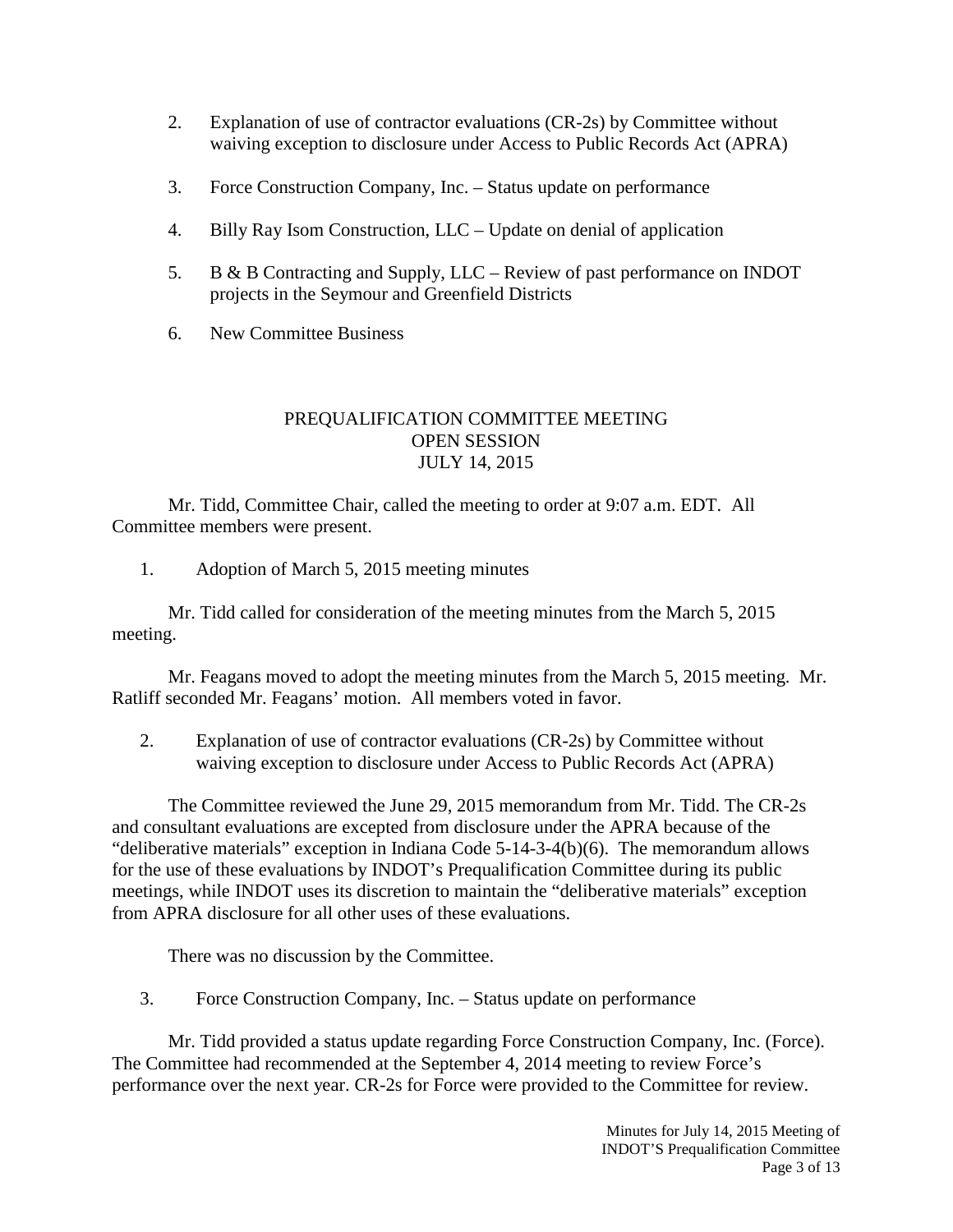Mr. Tidd asked if Seymour District had any comments on Force's performance.

Mr. Joe Jones, Seymour Construction Director, stated the feedback received about one Force supervisor had been positive.

4. Billy Ray Isom Construction, LLC – Update on denial of application

Mr. Tidd introduced the item regarding Billy Ray Isom Construction, LLC (BRIC). He stated that this item is only for information; there is no action to be taken.

BRIC submitted a prequalification application and it was denied by the Prequalification Division. BRIC was formed in 2014 and is owned by the children of Billy Jack Isom, owner of Jack Isom Construction Company (Isom). Isom was suspended indefinitely September 30, 2014, and the reason for denial was outlined in the June 8, 2015 letter to BRIC. Mr. Thomas Pastore, BRIC's attorney, is seeking administrative review of the decision. Mr. Tidd stated that Committee recommendations adopted by the Commissioner are quasi-judicial and can be appealed; however, Prequalification Division decisions on pending applications are administrative in nature and cannot be appealed. There are two statutory remedies for a company dissatisfied with the Prequalification Division's decision on its application. He stated that after BRIC submitted a request to appeal the denial of the application, he offered BRIC the opportunity to meet with Ms. Lori Torres, INDOT's Chief Legal Counsel. Mr. Tidd indicated that BRIC has met with Ms. Torres. BRIC can also submit a new application in 90 days.

Mr. Tidd stated that the Prequalification Division determined that BRIC is a scheme or device to work around the administrative rules to avoid Isom's suspension.

Ms. Fegaras asked if we should take into consideration Isom's performance when we review BRIC's application again. She asked if the district should do interim CR-2s on Isom's remaining contracts. Ms. Fegaras asked to be notified if they submit a new application.

5. B & B Contracting and Supply, LLC – Review of past performance on INDOT projects in the Seymour and Greenfield Districts

Mr. Tidd introduced this item regarding B & B Contracting and Supply, LLC (B & B). He explained the Committee meeting procedures: a representative from INDOT presents the issues, the contractor is allowed to respond, and then Committee members may ask questions.

Mr. Hawkins, INDOT attorney, served as representative for Seymour and Greenfield Districts. He recommended a one year suspension due to B & B's poor performance. Mr. Hawkins said B & B blames others for problems and refuses to take responsibility for their actions. B & B's letter regarding their poor performance evaluations by district staff came months after the complaints were issued from INDOT.

Mr. Joe Jones explained that each of the INDOT districts handle several contracts with many contractors. B & B performed poorly on several contracts in the Seymour and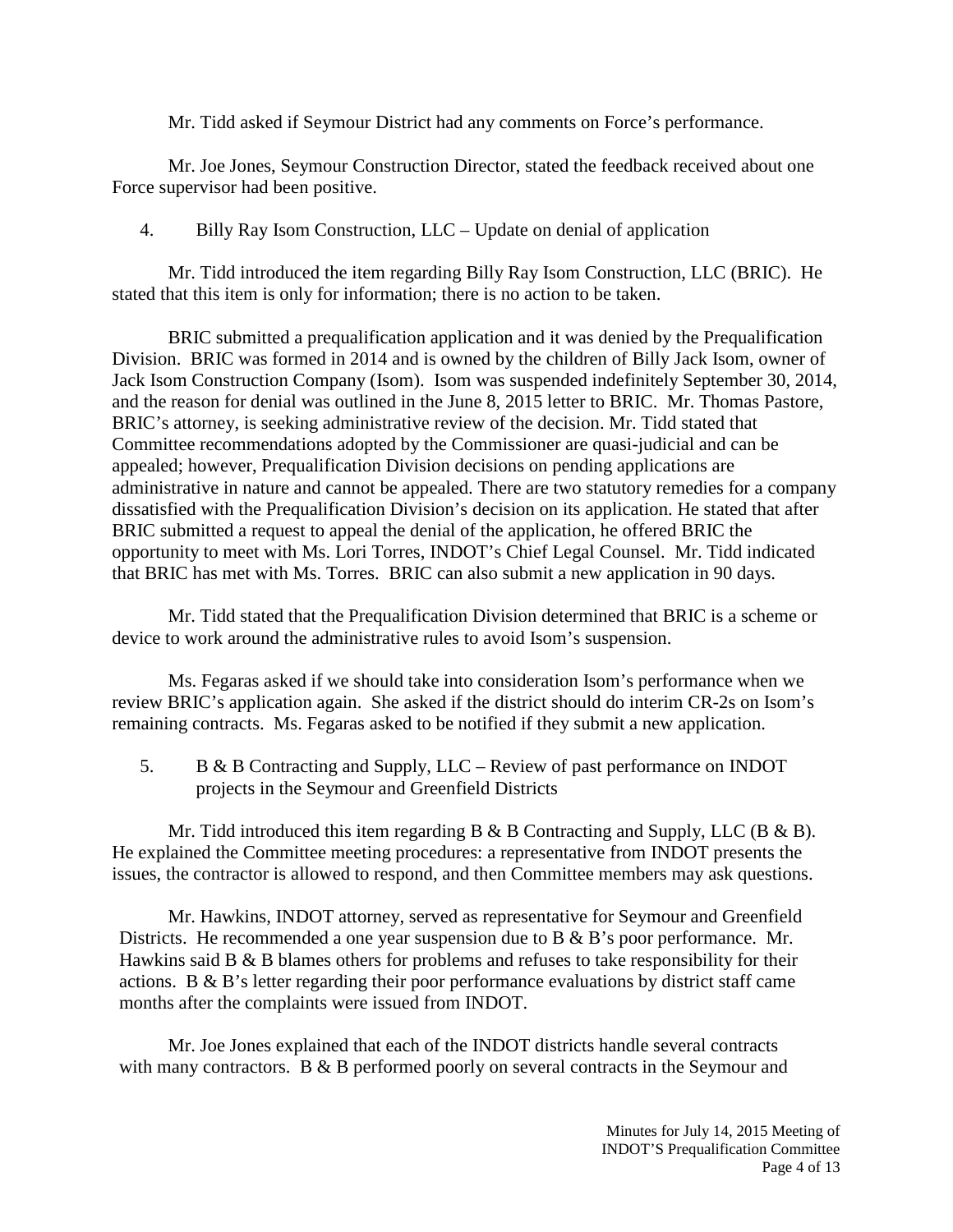Greenfield Districts. He stated that  $B \& B$  has been unwilling and unhelpful to correct problems on several different contracts.

Ms. Terrah Hartson, Seymour District Project Supervisor, presented issues she had with B & B on Contract R-33076. She stated B & B showed up wearing t-shirts and shorts, and did not wear proper personal protective equipment (PPE). B & B placed post driven construction signs without any traffic control measures, exposing workers to danger in the event a driver did not see the contractor's vehicles. B & B used a hand cart to place pavement markings in excess of 2000 feet. They ran out of paint and temporary tape, and did not have enough detour signs per the plans. They could not leave the pavement undelineated, so they used barrels. She also stated that on occasion B  $\&$  B did not show for work when expected or arrived at the work site without proper advance notification to INDOT. She received calls after the signs were placed. Ms. Hartson stated that B & B did not provide advance notice before performing work on more than one occasion. She stated that this also happened on two other projects. Ms. Hartson stated that  $B \& B$  showed no concern for safety of the public or the employees.

Mr. Ike Deburger, Seymour District Area Engineer, explained issues on three additional contracts:

- Contract T-35186: Signage was at incorrect height. It was too low. A work zone inspection was completed August 26, 2014. B & B was notified about the issue two days later. B & B should have corrected the problem within 24 hours. The work zone was inspected several more times, and B & B never adjusted the sign.
- Contract B-30981: B & B personnel did not follow INDOT staff's advice to use multiple guide marks when placing lines with a hand machine. The prime contractor had to stop the work, remove the lines, and complete the lines themselves.
- Contract B-30994: B & B showed up without notice and completed the work using a hand cart. The County Commissioner agreed that the markings need to be replaced.

Mr. Deburger stated that B & B has a total disregard for INDOT's directions.

Mr. Ted Niemann, Seymour District Project Engineer, said the main expectations for contractors are to use the INDOT specification book to complete their jobs, to be accountable and make corrections in a timely manner, and to focus on safety. He discussed inadequate performance issues on Contract RS-34902: B & B was unavailable during weekends and provided inadequate notification before performing work. He stated that they had trouble reaching  $B \& B$ , and  $B \& B$  told INDOT staff that they did not work on weekends unless it is scheduled in advance. Mr. Niemann stated that signs were not adequately secured to the ground (posts were not pinned to bases and bases not weighed down with sand bags), worksite speed limit assemblies intermittently were out of service, and the State Police complained that the speed limit signs were not in conformance with the Manual on Uniform Traffic Control Devices (MUTCD) causing the speed limit to be unenforceable. Mr. Niemann stated the certified payrolls showed that B &B employees were paid at incorrect rates, and it took six months to correct.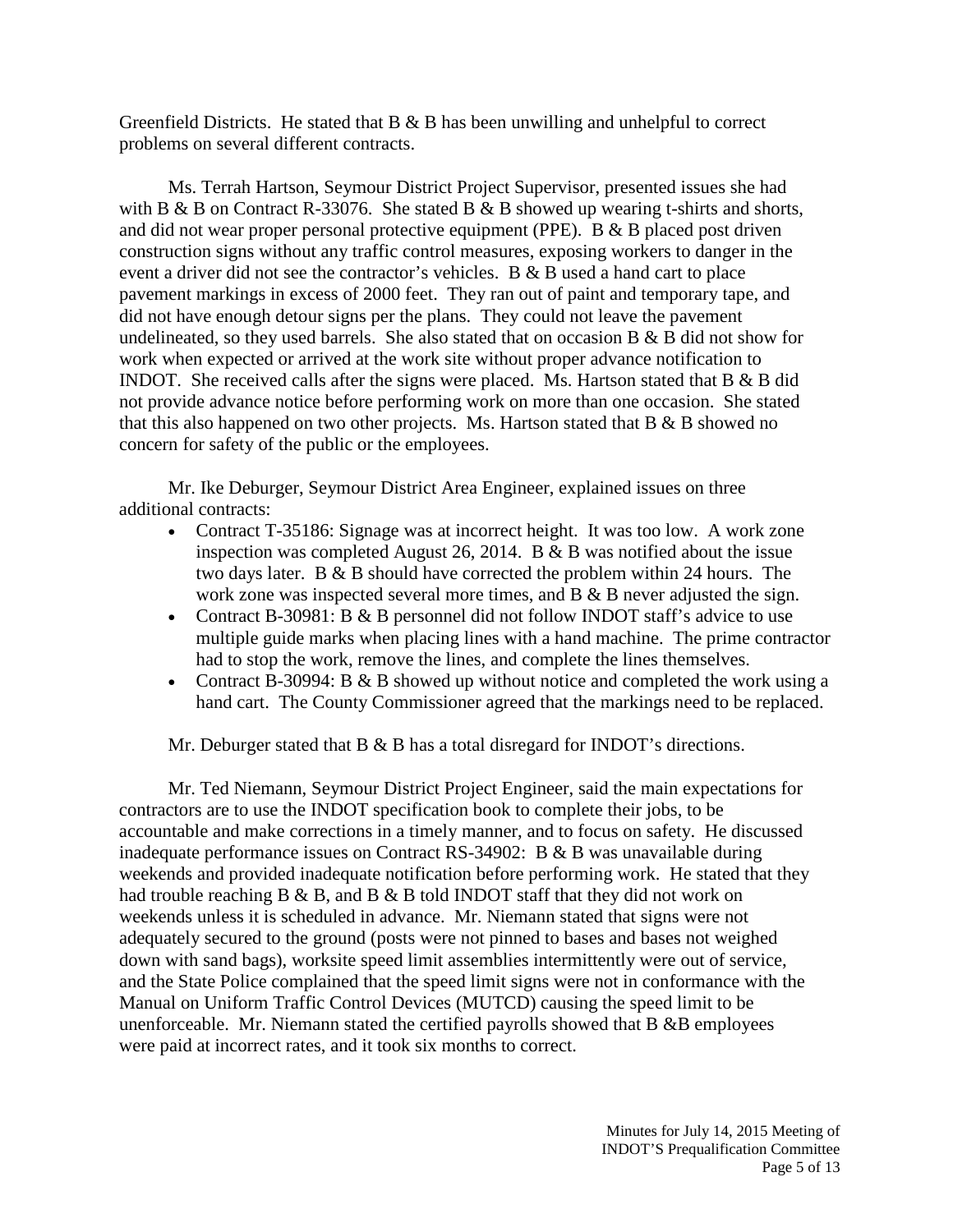Mr. Roland Fegan, Greenfield District Construction Director, stated that B & B was not ready or able to perform work correctly for INDOT. There is a pattern of behavior that does not meet INDOT standards. The issues for B & B are simple items that should not have to be brought before the Committee. B & B's overall poor work brought them here today.

Mr. James Colonis, Greenfield District Area Engineer, spoke about B & B safety issues on five contracts in Greenfield:

- Contract R-34454: B & B only served as a supplier on the contract. B & B provided tubular markers with bulbs missing and defective adhesive pads. (The tubes should be able to take a hit and bounce back.)
- Contract B-31455: B & B was to provide a simple lane closure for bridge painting. B & B improperly set up the lane closure and INDOT was unable to reach B & B to correct the mistake. INDOT and the prime contractor had to correct the setup.
- Contract B-28790: B & B provided Temporary Worksite Speed Limit Assemblies (TWSLA) with faulty lights causing speed limits to be unenforceable. B & B did not provide adequate traffic control devices for RAM Construction Services of Michigan (RAM), the prime contractor. B  $&$  B refused to remove a damaged TWSLA from near the roadway for 10 days, causing a hazard to the public. INDOT staff was again told that B & B did not work on Sunday, and that their insurance company told them to leave the damaged TWSLA at the site. Mr. Colonis reported that in another incident a dangerous situation occurred when B & B directed live traffic towards the work zone while changing the traffic set up. In this case, RAM ended up taking over the traffic set up.
- Contracts B-28790 and B-31720: B & B failed to install contracted work. B & B's use of Airmarkings, Inc. is considered a pass through agreement by INDOT's Equal Employment Opportunity (EEO) officers. This caused RAM to lose credit towards their DBE goal. DBE credit was lost for the same reason on Contract T-35186 in the Seymour District.

Mr. Colonis also addressed the performance report card provided by  $B \& B$ , which included a list of contracts and CR-2s the company has completed for INDOT. More than half of the contracts do not have CR-2s yet. Those that are completed, 5 of 16 had negative ratings.

Mr. Hawkins explained that  $B \& B$  sent an email to RAM and warned of a lawsuit if RAM did not revoke the May 15, 2015 letter to Mr. Hawkins (Exhibit P). He stated that B & B has complained to INDOT Executive Staff, the Governor's Office, and the Lt. Governor's Office. INDOT wants B & B to work with INDOT to improve their work. Unfortunately B & B has worked outside of the process instead of making a good faith effort to improve their work.

B & B was provided 30 minutes to present their side of the situation. B & B was represented by David Vornehm, Attorney at Drewry Simmons Vornehm, LLC, Diana Brenner, President and owner of B & B, and Jacob Brenner, Manager of B & B.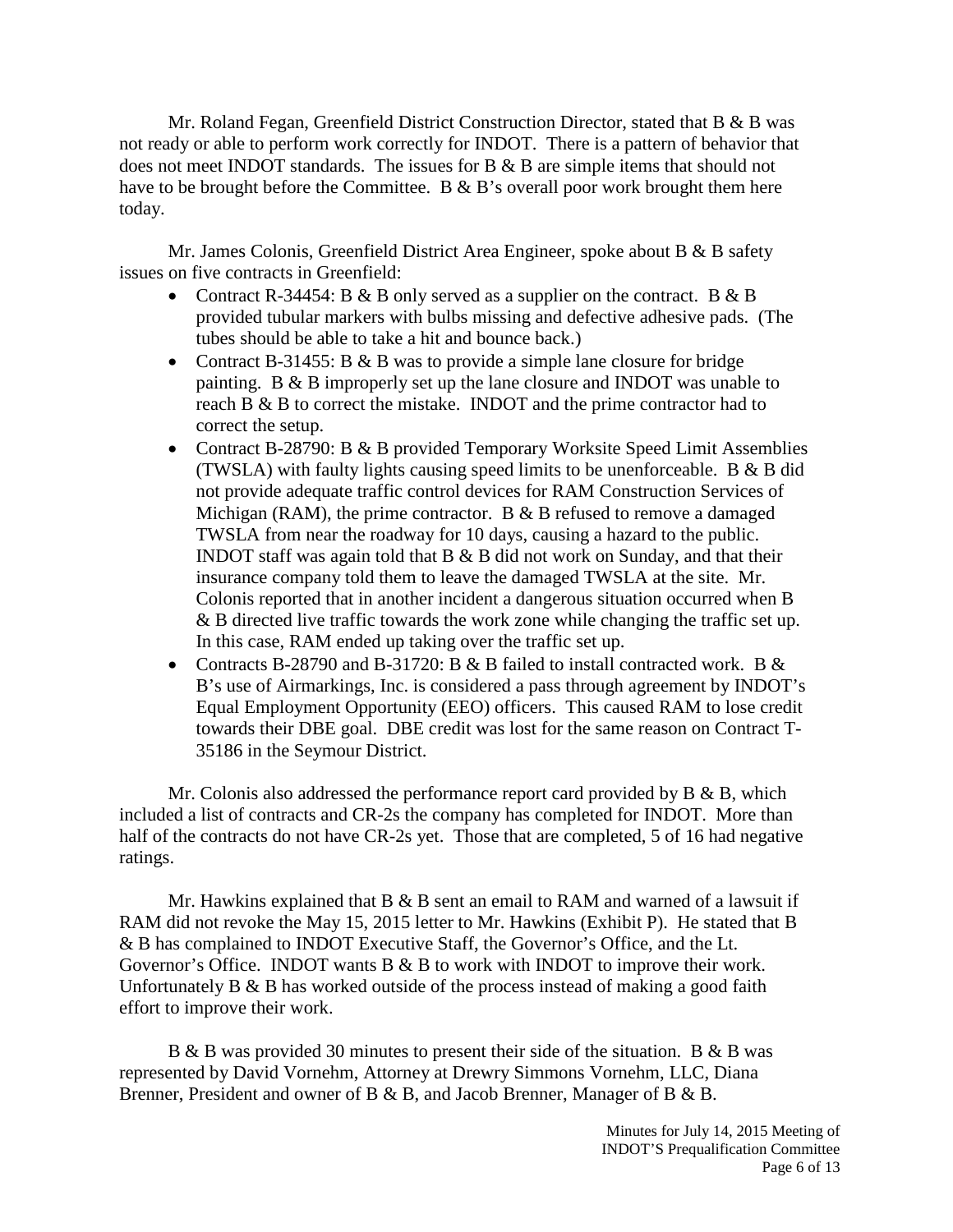Ms. Diane Brenner, President and owner of B & B, stated that she was shocked by the allegations against the company. She agreed that they have made mistakes in the past and claimed that they have made efforts to make corrections.

Ms. Brenner stated that she owns two companies,  $B \& B$  and Brenner Design, which is an architectural firm. Ms. Brenner founded B & B in 2002 with a partner. In 2011, she took full control of the company and brought in new management. The current staff includes four college graduates and four ATSSA Certified Traffic Control Supervisors. Her son Jacob is a manager, and another son is a project manager. 80% of B & B's inventory includes items for INDOT projects.

Ms. Brenner stated she submitted a prequalification application for B & B on November 18, 2014. Her understanding was that they would receive a response within 30 days according to 105 IAC 11-2-1(d). B & B did not receive a response until the March 17, 2015 letter, which cited several reasons for not prequalifying the company.

Ms. Brenner also addressed the comments contained within Exhibit B of the March 17, 2015 letter. She claimed that Mr. David Alyea, INDOT Contract Compliance Manager, told her there were no reports of certified payrolls not being correct on Contract IR-34454. She also stated she has no record of B & B staff or management acting hostile towards INDOT staff.

Ms. Brenner stated that on Contract B-35707 the prime contractor had a breach of contract because B & B did not sign the subcontract. B & B requested 10 days' notice and the prime contractor gave less than 24 hours' notice.

Ms. Brenner stated that B  $\&$  B was the supplier on Contract IR-34454 and they should not have been evaluated. She claimed that Hunt Paving should have been evaluated instead.

She stated that Contracts R-33076 and T-35186 were incomplete at the time of the denial letter. Contract R-33076 is ongoing. Contract T-35186 was completed in April 2015, and the final CR-2 was received May 20, 2015.

Ms. Brenner acknowledged the issues with Contract B-28790. The batteries were not properly recharging, and they did not work properly with the controller boards. B & B recharged the batteries numerous times. She admitted that B & B left the damaged equipment behind the new TWSLA, and they towed it away on August 13, 2015, the same day it was requested by INDOT. She stated there was no written procedure for lane switches in the original contract. B & B modified their procedure as requested by the INDOT inspector. Finally, B & B was never told to notify INDOT, but they always notified the prime contractor when removing signs.

Ms. Brenner discussed evaluation comments on Contract R-33076. B & B ran out of paint and tape, and finished with barrels, they went back on Sunday and replaced the barrels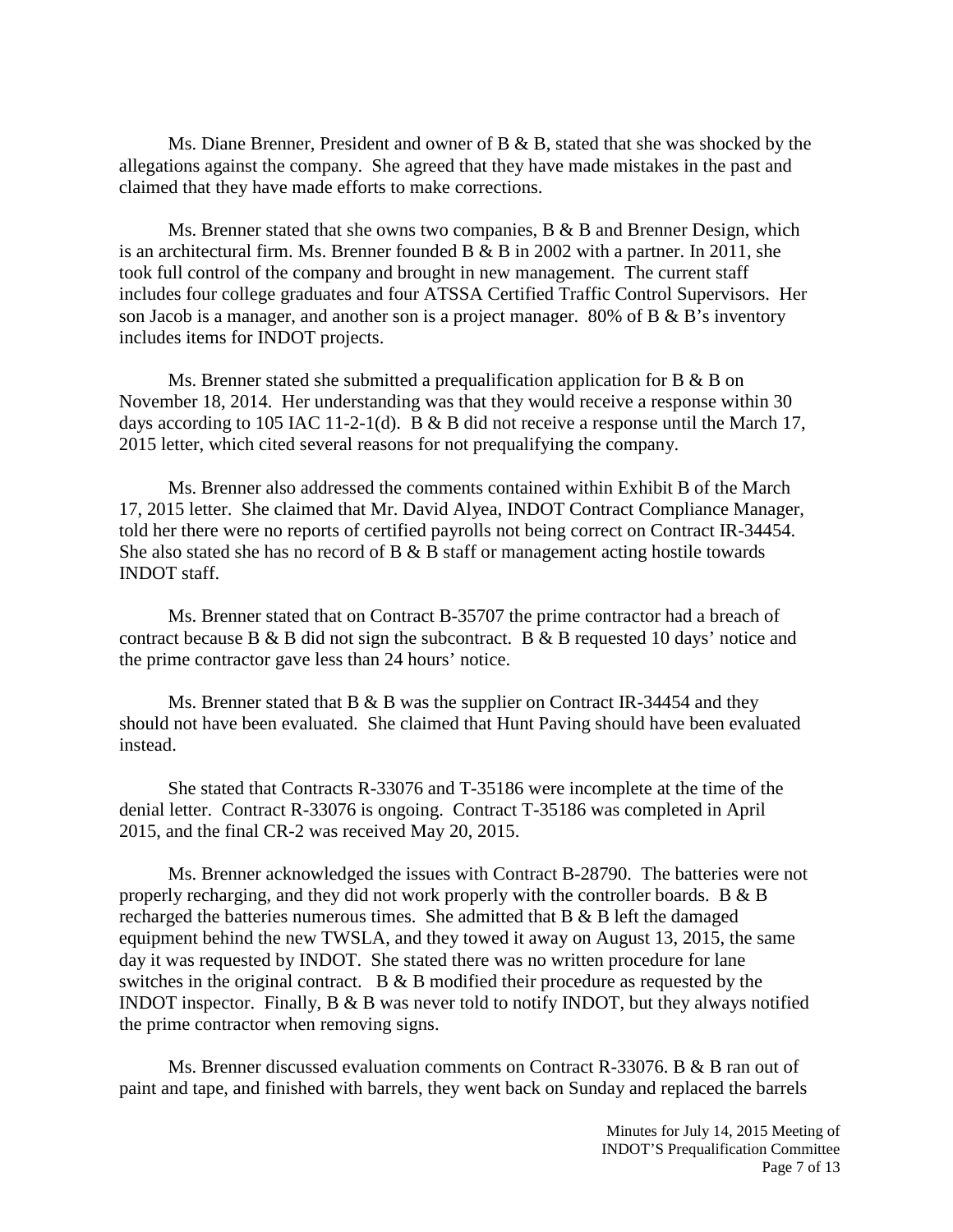with the tape. B & B installed signs without traffic control, but they were not working in the road, they were working off road. B & B was unequipped to perform line removal, and she stated that this work was not part of their subcontract. B & B placed a sign that was not standard, but replaced it once notified. She stated that she disagreed with the statement that B & B did not provide prior notification. They always notified the prime contractor.

Ms. Brenner also discussed evaluation comments about installing two signs too low on Contract T-35186. B & B installed one sign too low and it was corrected. The other sign was in an urban area and she argued that it was correctly installed according to MUTCD standards.

Ms. Brenner stated that B & B has received five negative CR-2s. B & B requested changes on four of the CR-2s, but corrections were not made.

Ms. Brenner responded to B & B's failure to properly stripe a bridge on Contract RS-30981. B & B agreed to pay the prime contractor for the rework. They contacted them again this year to confirm a process for reimbursement. She stated that B & B can do striping correctly, after two years.

Ms. Brenner addressed the issue of B & B being cited for a rolling road block failure on Contract RS-34902. According to Ms. Brenner, B & B did not paint the gore on this project and B & B was not responsible for this issue.

Ms. Brenner stated that B & B had \$11,481.50 of work removed from Contract B-28790 with RAM, and was not able to be counted towards the DBE goal. B  $\&$  B met with INDOT Economic Opportunity Division and was informed that their DBE certification is valid through January 2018.

Ms. Brenner said the additional arrow board was rented from  $B \& B$  by American Contracting & Services (American Contracting). She claimed that American Contracting placed the arrow board in an improper location.

Ms. Brenner explained that sand bags were stolen from projects, but B & B will replace them if notified. In one case a sign was hit, and it did not just fall down from a lack of sand bags.

Ms. Brenner then addressed the Certified Payroll issue. The USDOL 20% rule states that certain classifications of employees who spend more than 20% of their work week on site are to be paid the prevailing wage. Mr. Mark Miller, INDOT Construction Director, sent a memorandum dated April 6, 2015 stating the rule no longer applied, at which point B & B corrected the issue. She stated it took months to correct.

Ms. Brenner provided a summary of issues she admitted B & B was responsible for: 1) batteries not recharging continuously 2) wavy pavement markings 3) sign installed too low, or non-standard height 4) removal of damaged equipment, and 5) emergency call response.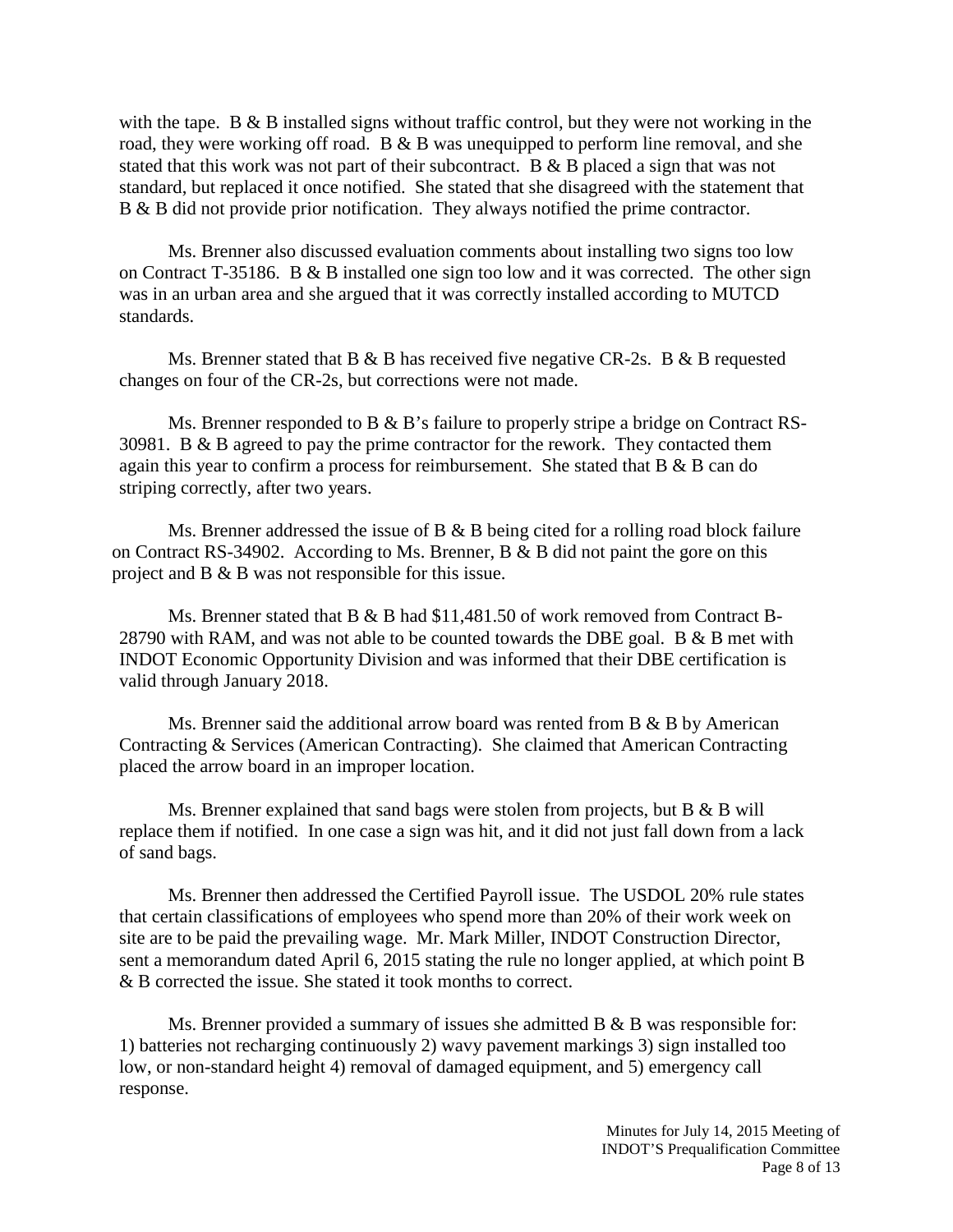Ms. Brenner provided B & B's QA/QC Plan. She also explained how B & B is trying to make amends for their mistakes. B & B apologized to Sunesis Construction Company for the painting rework. B  $\&$  B negotiated a settlement with American Contracting for the unusual hardship of frequently replacing the signboard batteries.

Ms. Brenner stated that B & B would like to continue to work with INDOT and would like to have face-to-face communication with district personnel and engineers. She emphasized that B & B is willing to work to make improvements.

Ms. Brenner urged the Committee to approve  $B \& B$ 's request for an increased capacity, because they are the only non-union traffic control company in the state and they can help meet DBE goals.

Mr. Tidd stated that Mr. Hawkins is recommending that  $B & B$  be suspended from subcontracting with INDOT for one year, and  $B \& B$  is asking for the Committee to reverse the decision of the Prequalification Division denying their application and increase B  $\&$  B's capacity from \$300,000 (the statutory limit for non-prequalified contractors) to \$500,000.

Mr. Feagans asked about the employees coming to work in tennis shoes and shorts.

Ms. Brenner responded that it happened once, and if anyone did it again, then they would be fired.

Mr. Jacob Brenner stated that the second issue was his fault.

Mr. Cales asked if B & B has any certified traffic control supervisors.

Ms. Brenner stated that  $B \& B$  had four certified traffic control supervisors, although one supervisor is no longer with the company. B & B has asked employees to improve inspections.

Mr. Cales referred to INDOT maintenance policies, Standard Specifications, and the MUTCD. He stated that traffic control is needed when placing signs on the shoulder.

Mr. Holtz stated that some of the issues revolve around the prime contractor and subcontractor communications link. He asked the district representatives what is the standard policy.

Mr. Fegan replied that INDOT's contract is with the prime contractor, but at any time the INDOT Project Supervisor can request information from the subcontractor.

Mr. Holtz stated that it sounds like B  $\&$  B was waiting to be told what to do with the damaged TWSLA. It could have been a high impact event.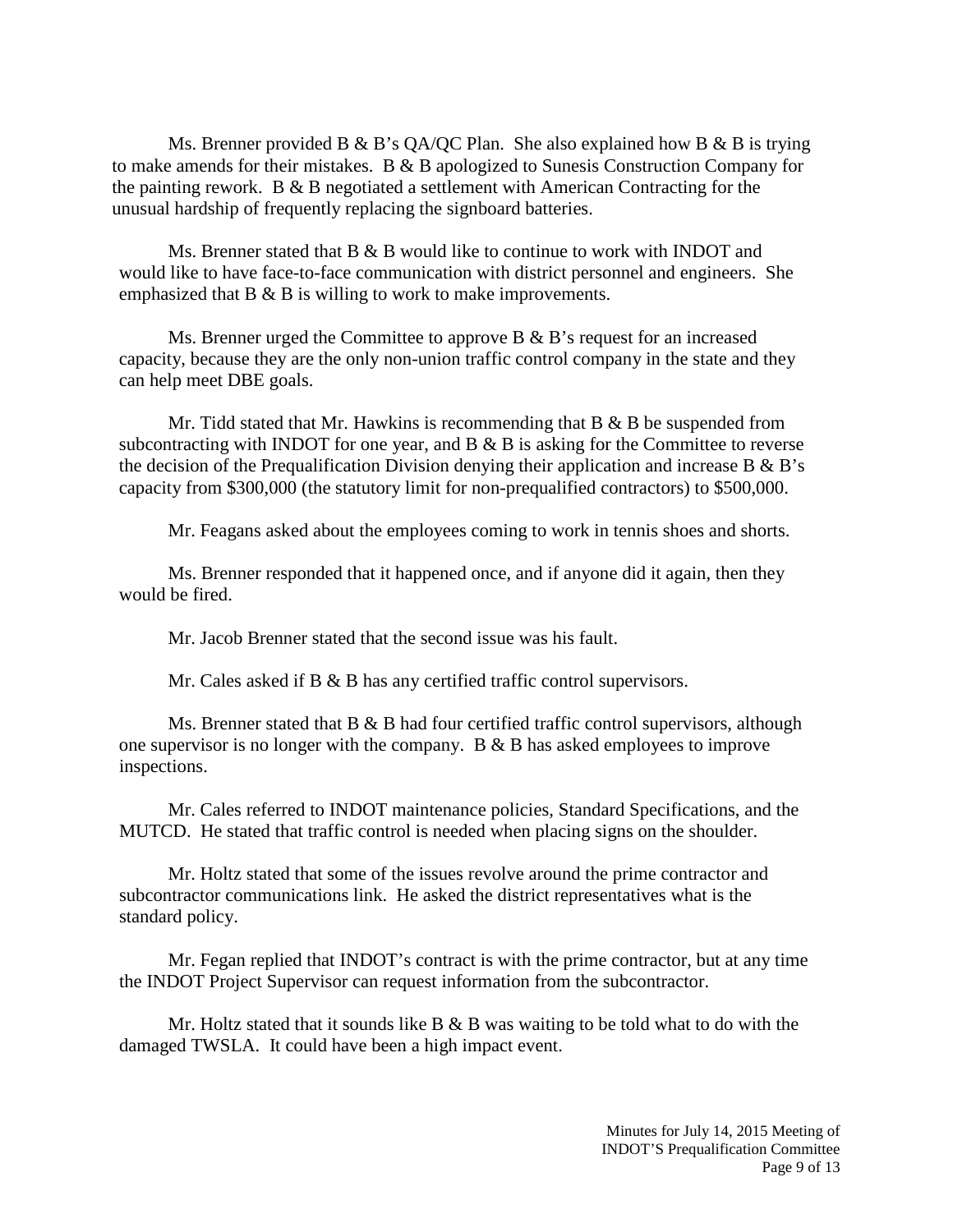Ms. Brenner stated that  $B \& B$  has started to notify the prime contractor and INDOT at the same time.

Mr. Ratliff asked Mr. Hawkins and INDOT staff for their opinion on what the Committee should do. All contractors need to follow the Standard Specifications. INDOT has 100 years of experience. He stated that B & B stated they are capable of doing INDOT work, but INDOT has presented a host of issues. It sounds like  $B \& B$  may have started to work on their communications issues, but as Ms. Hartson reported, that is not what happened in her experience. There are repeated patterns of poor performance. The shoulder is not big enough to pull off, thus  $B \& B$  workers were adjacent to live traffic.

Mr. Colonis said B & B was notified August 3, 2014 about the TWSLA being hit. B & B did not reply until August 13, 2014 and at that point they removed the equipment. He stated that B & B workers had improper clothing on two projects, not one.

Ms. Fegaras asked B  $&$  B to outline their QA/QC plan.

Ms. Brenner stated that B & B started the plan in 2012, and it includes:

- Re-train staff on replacing slices and bolts
- Instruct employees to wear PPE
- Invest in training to get additional supervisors
- Remove wrong reflective sheeting from inventory
- Replace batteries and removed malfunctioning ones from inventory
- Provide examples of good pavement markings on curved roadway
- Now notifying the prime contractor and INDOT with work schedule
- Remove damaged equipment, but waited to hear from the insurance company

Mr. Tidd asked how B & B's QA/QC plan explained what they would do differently.

Ms. Brenner continued about B & B's QA/QC plan:

- Remove old specifications sheet from inventory
- Will not bid on curved roads until they can do it correctly
- Utilize four staff members to change signs and barrels simultaneously
- Notify inspector when they will be on the site
- Work with insurance company to fix damage equipment issue
- Review contract with inspector beforehand to understand the scope of work
- Install new software to have a better understanding of available materials
- New employees will review materials before they are delivered to field
- Staff instructed to provide backup emergency number
- No longer using faulty equipment manufacturer

Mr. Stark asked how many contracts B & B currently has with INDOT.

Mr. Brenner stated about 25, and most will finish this year.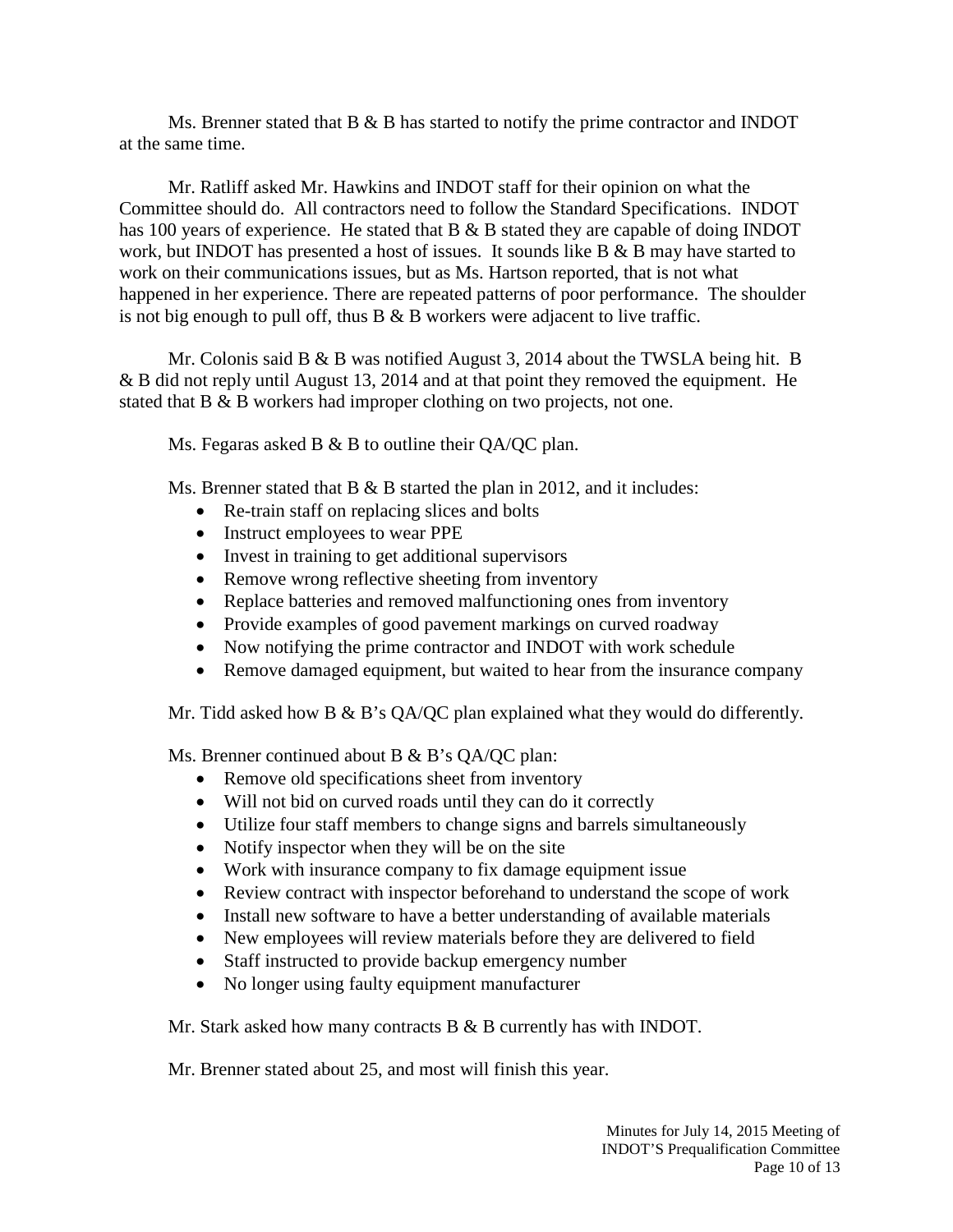Mr. Stark stated that this is an unusual situation where we bring in a subcontractor to this Committee. If the prime contractors were here, we may hear other comments. B  $\&$  B has had 25 projects to show us that they can do a good job. He stated that he is concerned because the issues were raised by two district offices.

Mr. Hawkins stated that the recommendation is for a 12 month suspension with an opportunity for reinstatement only after the conditions are met. If there are continued issues going forward, then that will be considered in the future.

Mr. Holtz asked Mr. Brenner if he had read INDOT's Standard Specifications book.

Mr. Brenner replied that he had several times.

Mr. Cales stated that there are provisions in the Standard Specifications requiring that damaged equipment should not be left within project limits and must be removed. The traffic control specialists should know to do this.

Mr. Tidd asked the Committee members to consider the actions towards  $B \& B$ . The recommendation from Mr. Hawkins is contained in his May 21, 2015 letter and B & B's recommendation is in their July 6, 2015 letter to Mr. Tidd. The Committee can also fashion its own recommendation.

Ms. Fegaras stated that she has concerns about increasing the capacity with  $B \& B$ 's performance issues. They have current projects to show that they can do good work.

Mr. Tidd stated that in the past the Committee has given contractors an opportunity to request their performance be reviewed before the 12 month suspension is complete.

Mr. Holtz asked how we make them show the work has improved.

Mr. Stark suggested B  $\&$  B finish the 25 contracts and have the prime contractors provide letters of recommendation to the Committee.

Mr. Feagans recommended modifying INDOT's recommended sanction to suspend B & B for 12 months, with an added option of returning to the Committee for reinstatement after six months with positive CR-2s and recommendations from prime contractors. In addition, B & B's QA/QC plan must be approved by Greenfield and Seymour Districts and B & B will provide training to supervisors.

Ms. Fegaras added that the prime contractor recommendation letters should come from INDOT projects.

Mr. Ratliff added that INDOT should require district personnel to submit these CR-2s in a timely manner.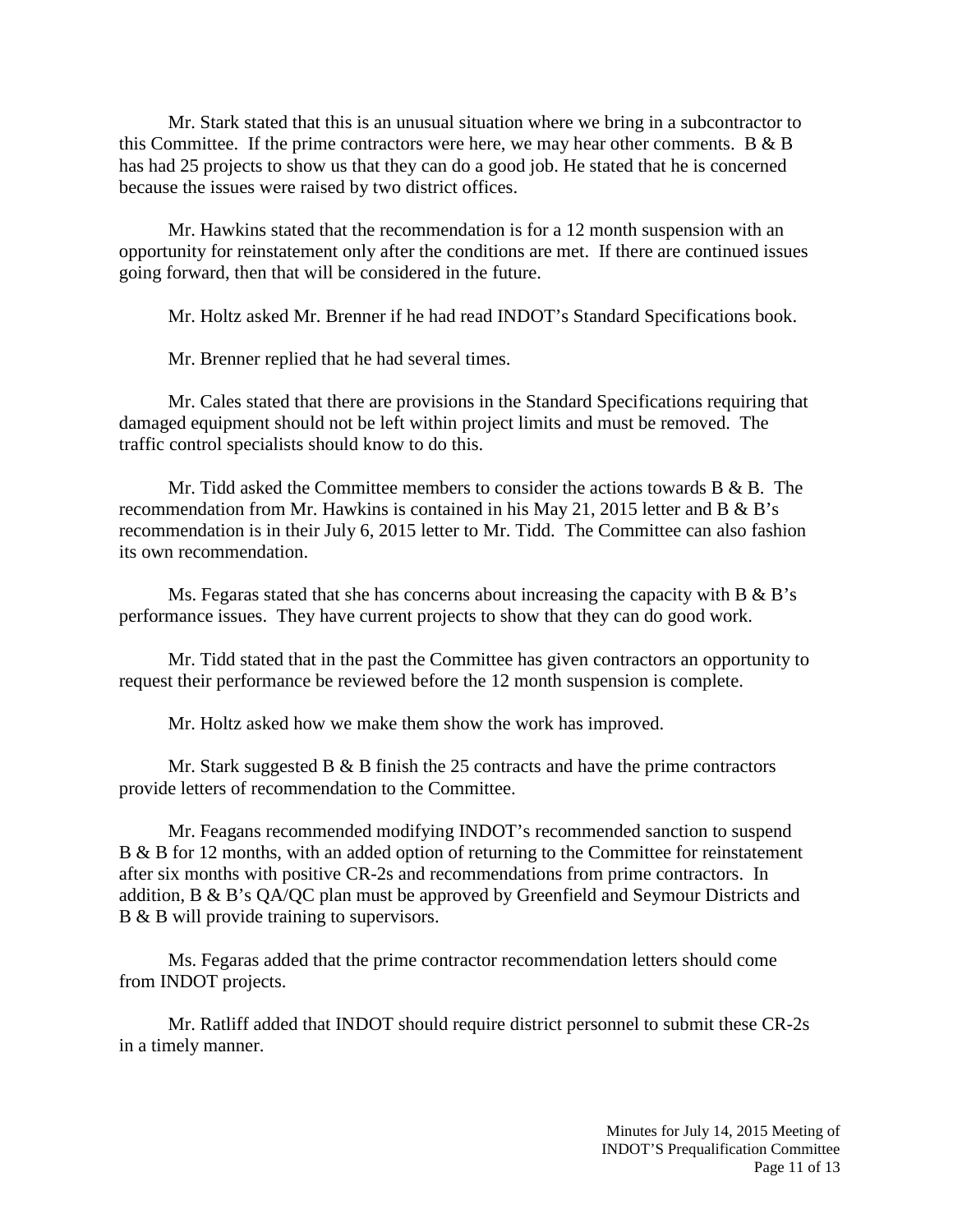Ms. Fegaras stated that B &B's  $OA/OC$  plan should include some specific safety training. She suggested B & B participate in safety briefings on days when they are going to perform work.

Mr. Feagans suggested OSHA training.

Mr. Tidd stated that  $B \& B$  will have the opportunity to appeal. The suspension will not start until the appeal is concluded.

Mr. Vornehm stated that B & B performs their own safety briefings and could supply that information to the prime contractor or INDOT as part of the QA/QC plan.

Mr. Feagans stated he was fine with allowing  $B \& B$  to work as a supplier. He stated that it seems to be more of an issue with the people on the ground.

Mr. Novak asked if the Committee recommended to suspend  $B \& B$  for 12 months, but allowed the option to come back in 6 months, would  $B \& B'$ s suspension automatically end after 12 months.

Mr. Tidd replied that in either case, B & B should thereafter demonstrate to the Committee that the company has made the appropriate changes.

Mr. Feagans made the following motion:

- A. Recommend a 12 month suspension against B & B and Diana Brenner from performing as a subcontractor on projects let through INDOT, with an option of returning to the Committee any time after 6 months, and against any contracting or subcontracting entity with whom Diana Brenner joins and/or assumes majority ownership; and
- B. Before B  $\&$  B is reinstated, the Committee recommends that B  $\&$  B:
	- 1. Performs satisfactorily on remaining INDOT projects (with District personnel promptly evaluating the projects through CR-2s);
	- 2. Obtain approval from both Seymour and Greenfield on a QA/QC plan that addresses all the deficiencies outlined by the Districts in the documents presented and as discussed during today's meeting;
	- 3. Provide documentation of attending safety briefings; and
	- 4. Meet and demonstrate, to the Committee's discretionary satisfaction, that Diana Brenner and B & B are ready, willing, and able to perform to the expected standards and will properly cooperate with the Districts.

Mr. Vornehm asked if these sanctions would apply to B & B's work as a supplier.

Mr. Alyea replied that work as a supplier does not go against the \$300,000 unearned work limit.

Mr. Cales seconded Mr. Feagans motion. All Committee members voted in favor.